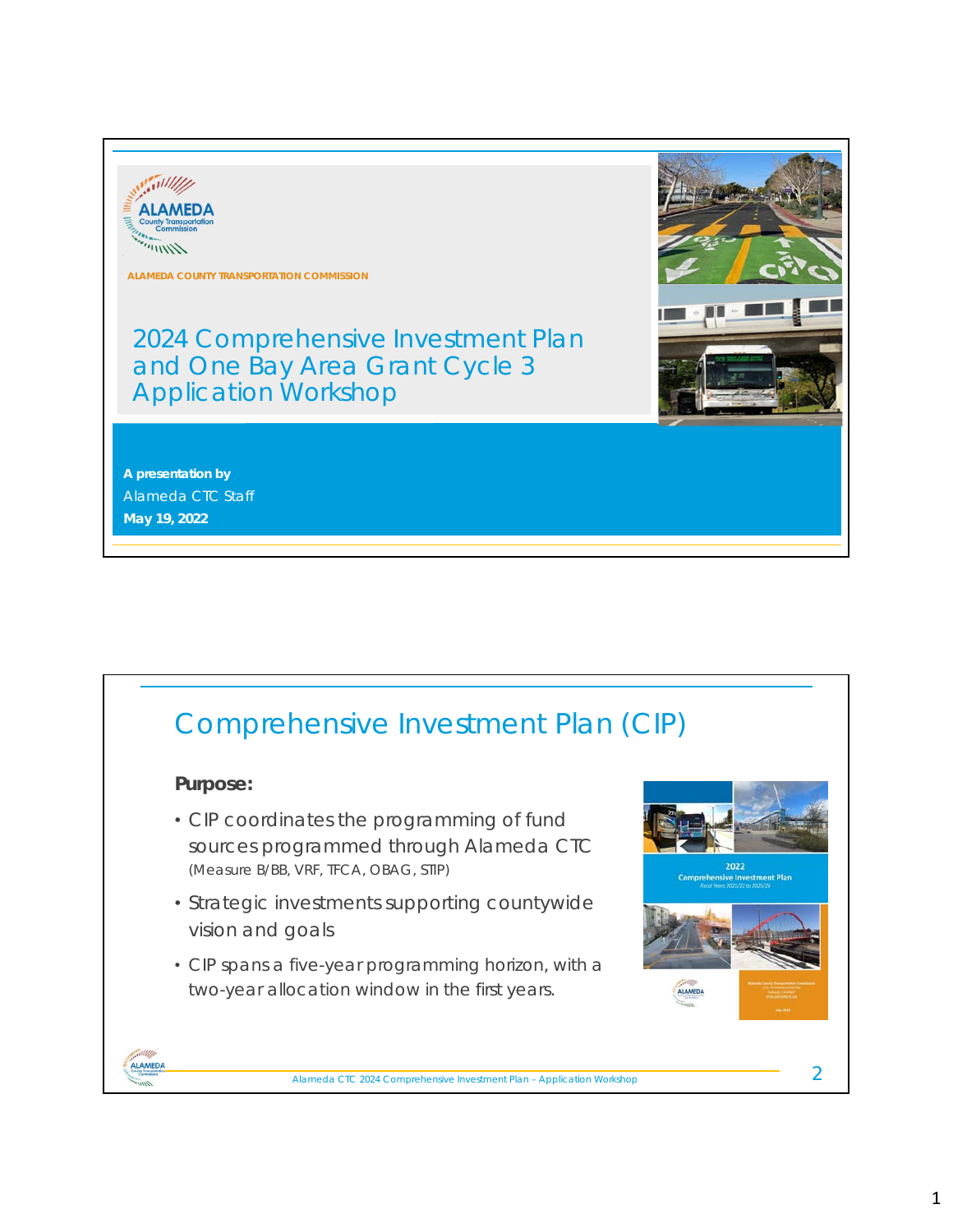

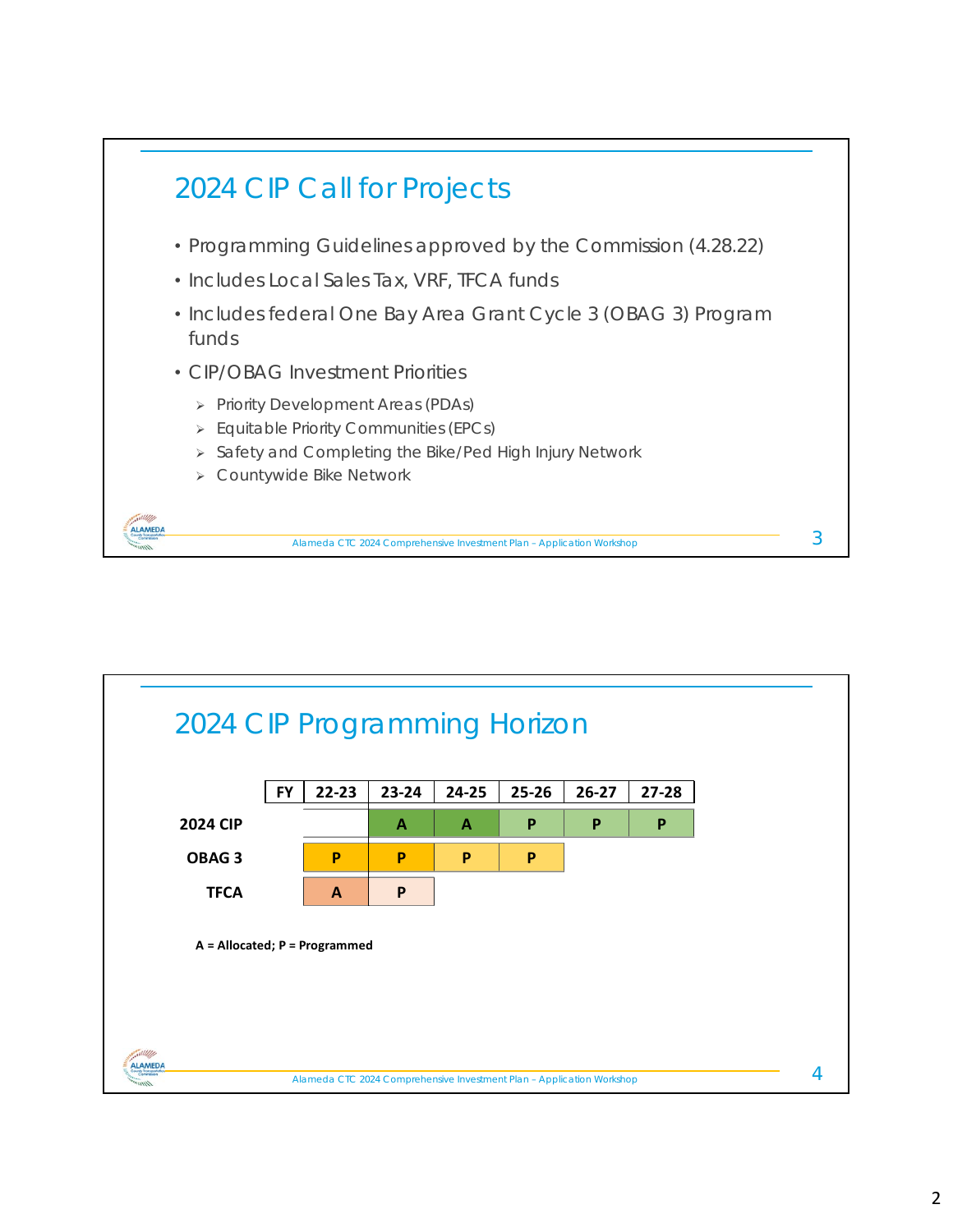| <b>Fund Source</b>                                     | <b>Fund Program</b>                                                                                              | <b>Amount</b><br>(in millions) |  |  |
|--------------------------------------------------------|------------------------------------------------------------------------------------------------------------------|--------------------------------|--|--|
| Alameda CTC Sources                                    | Measure B, BB, VRF, TFCA                                                                                         | \$68.0                         |  |  |
| <b>OBAG 3 Funding Target</b><br>(120% of Target Share) | Federal Surface Transportation Block Grant<br>Program (STBG) and Congestion Mitigation and<br>Air Quality (CMAQ) | \$82.8                         |  |  |
|                                                        | <b>Total Fund Estimate</b>                                                                                       | \$150.8                        |  |  |
|                                                        | Note: \$11.5M of the \$150.8M is programmed to Alameda CTC Countywide Planning/SR2S activities.                  |                                |  |  |
|                                                        | 2024 CIP Call for Projects Fund Estimate<br><b>Total Alameda CTC Local Funding</b>                               | \$68.0                         |  |  |
|                                                        | <b>Total OBAG 3</b>                                                                                              | \$71.3                         |  |  |
|                                                        |                                                                                                                  |                                |  |  |

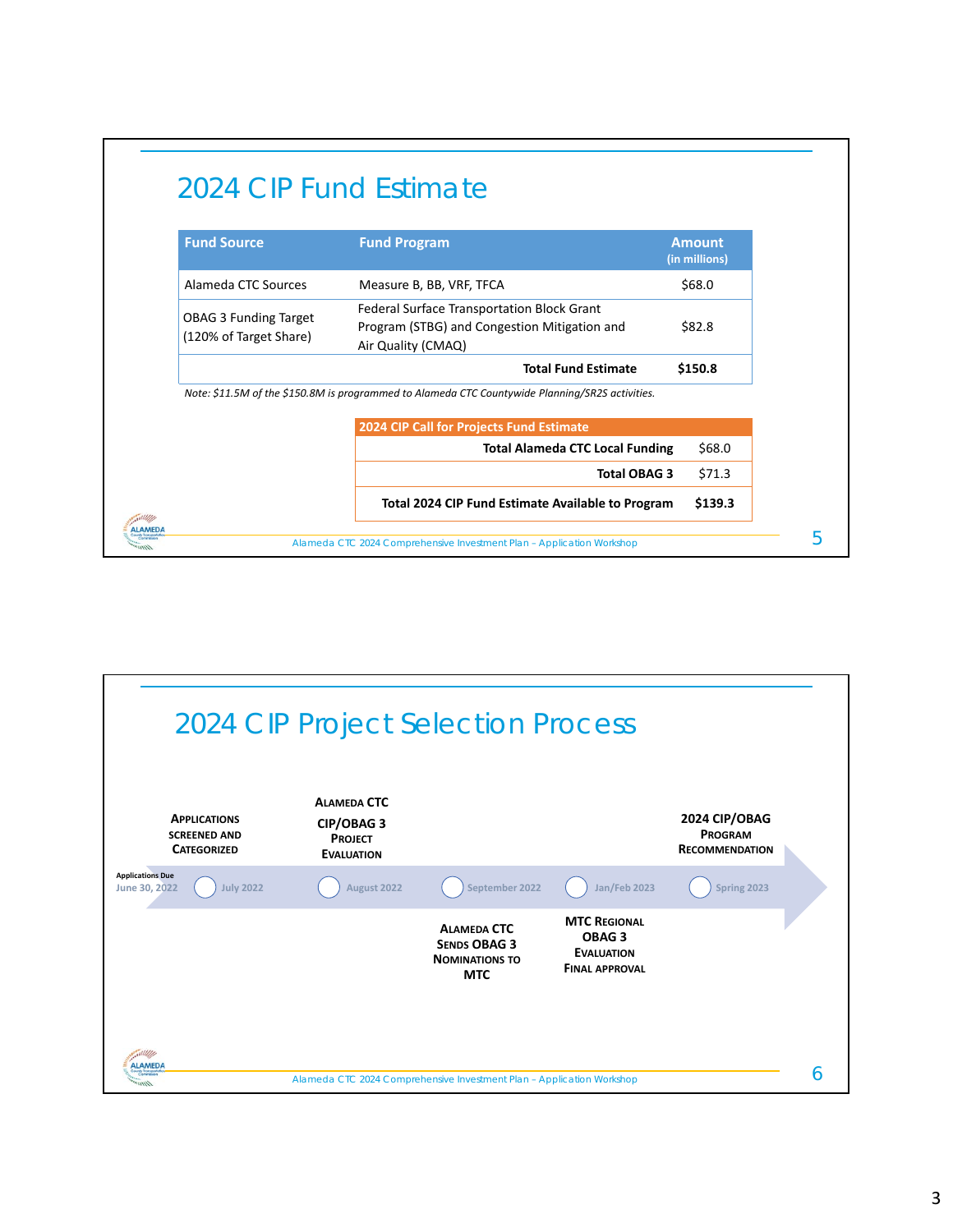

### CIP Programming Principles (cont.) (Commission Approved 4.28.22)

#### **3. Matching and Minimum/Maximum Request Requirements**

| <b>Project Type</b>                       | <b>Minimum Request</b> | <b>Maximum Request</b> | <b>Minimum Match</b>          |
|-------------------------------------------|------------------------|------------------------|-------------------------------|
| Capital Improvement                       | \$500,000              | \$10,000,000           | 25%<br>(each phase requested) |
| Programs and<br><b>Shuttle Operations</b> | \$100,000 per year     | \$500,000 per year     | 75%                           |

• Matching funds must be expended concurrently and proportionally for each phase programmed with Alameda CTCadministered funds.

• Small Cities Policy: Albany, Emeryville, Piedmont are exempt from matching requirements.

• Previously incurred costs or previously expended funds do not count towards fulling minimum matching requirements.

#### **4. Maximum Number of Applications**

ALAMEDA

> Maximum of Five (5) applications per agency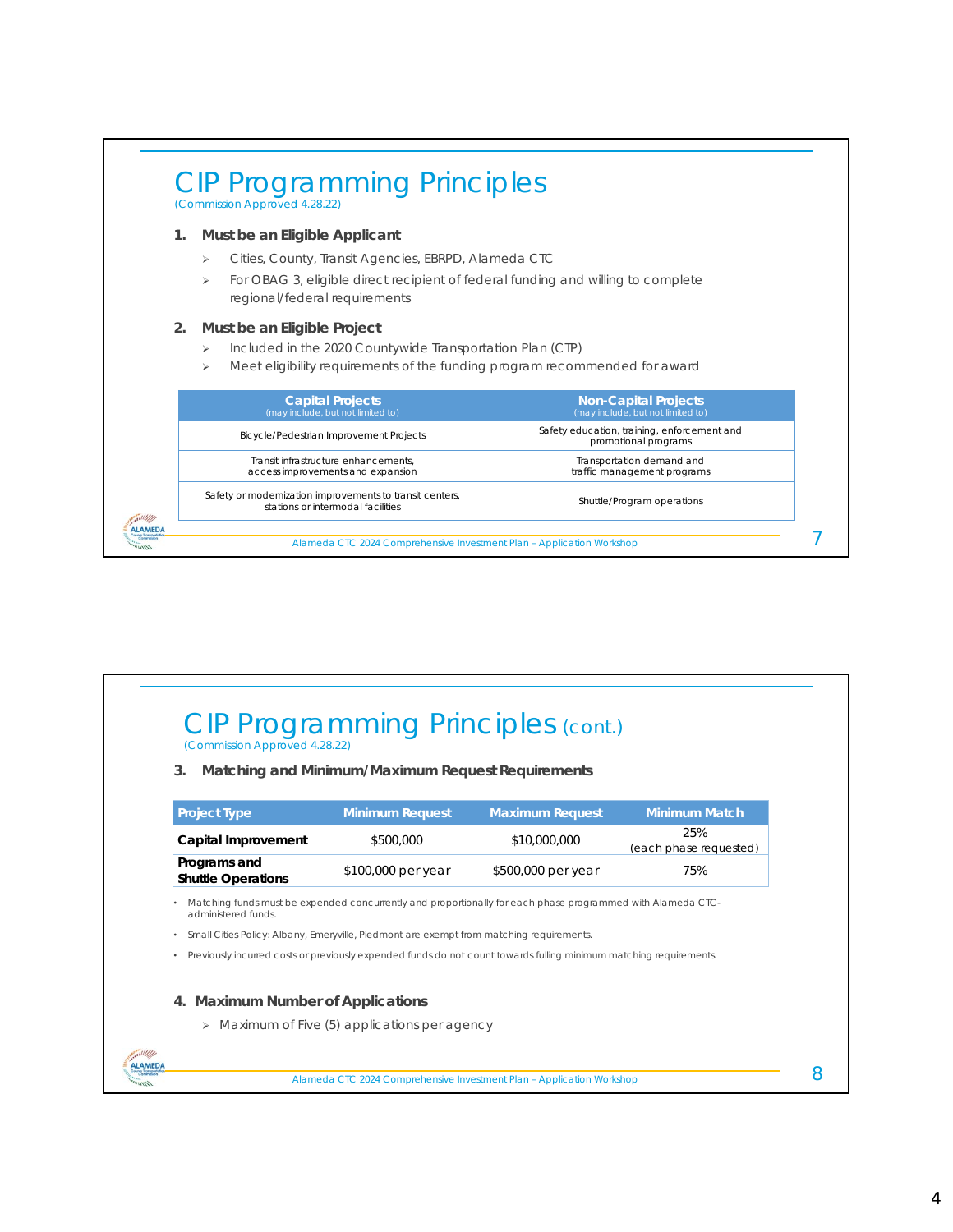

## 2024 CIP Project Selection Criteria (Commission Approved 4.28.22)

ALAMEDA

| <b>General CIP Criterion</b>                                                                                     | <b>Score Scale</b> | <b>Criteria Weight</b> |
|------------------------------------------------------------------------------------------------------------------|--------------------|------------------------|
| <b>Project Readiness</b><br>А.                                                                                   | 45                 | 45%                    |
| <b>Need and Benefits:</b><br>В.                                                                                  | 45                 | 45%                    |
| B.1 - General Benefits (connectivity, access, state of good repair,<br>environment, innovation, economic growth) | 20                 | 20%                    |
| B.2 - Access Improvements / Equity Priority Communities                                                          | 10                 | 10%                    |
| B.3 - Safety Benefits                                                                                            | 7.5                | 7.5%                   |
| B.4 - High Injury Network (HIN)                                                                                  | 7.5                | 7.5%                   |
| <b>Matching Funds</b><br>С.                                                                                      | 10                 | 10%                    |
| Total                                                                                                            | 100                | 100%                   |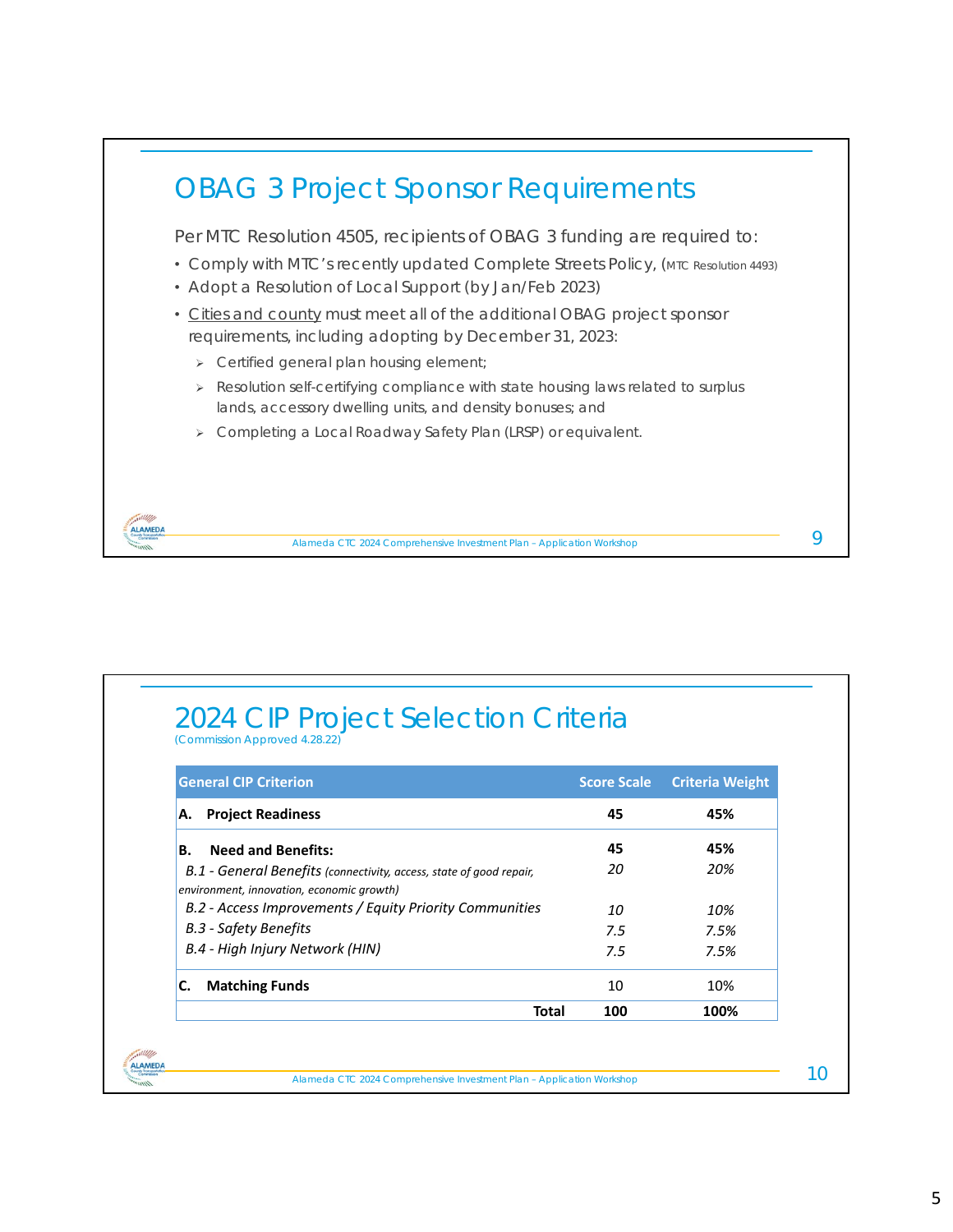|                  | <b>General OBAG 3 Criterion</b>                                                                                            | <b>Score Scale</b> | <b>Criteria</b><br><b>Weight</b> |
|------------------|----------------------------------------------------------------------------------------------------------------------------|--------------------|----------------------------------|
| $\mathbf{1}$ .   | <b>CIP Criteria</b>                                                                                                        | 100                | 50%                              |
| $\overline{2}$ . | Priority Development Area (PDA), Transit Rich Areas (TRA),<br><b>Priority Production Area (PPA) Supportive Investments</b> | 10                 |                                  |
| З.               | <b>Housing and Growth</b>                                                                                                  | 10                 |                                  |
| 4.               | <b>Equity Priority Communities Benefits</b>                                                                                | 10                 |                                  |
| 5.               | <b>Federal Performance Management Requirements</b>                                                                         | 10                 | 50%                              |
| 6.               | <b>Plan Bay Area 2050 Strategies</b>                                                                                       | 10                 |                                  |
| 7.               | <b>Regional Consistency</b><br>(with other regional plans and policies such as Vision Zero)                                | 10                 |                                  |
| 8.               | <b>Community Support</b>                                                                                                   | 10                 |                                  |
| 9.               | <b>Project Deliverability</b>                                                                                              | 10                 |                                  |
|                  | Total                                                                                                                      | 180                | 100%                             |

# 2024 CIP Programming Schedule

| <b>Milestone</b>                                                                                                                                                                                                                                   |
|----------------------------------------------------------------------------------------------------------------------------------------------------------------------------------------------------------------------------------------------------|
| May 10, 2022 Release 2024 CIP/OBAG 3 call for project nominations                                                                                                                                                                                  |
| May 19, 2022 Application Workshop                                                                                                                                                                                                                  |
| June 30, 2022 Applications due to Alameda CTC<br>For projects to be considered for federal funds, Bike and Pedestrian Advisory<br>Committee review and Complete Streets Checklists (as applicable) are to be completed<br>by the end of July 2022. |
| September 2022 OBAG 3 and TFCA staff recommendations to Commission<br>Commission-approved OBAG 3 nominations due to MTC by Sept. 30th<br>Commission-approved FY 2022-23 TFCA program due to Air District by Oct 31st                               |
| MTC adopts OBAG 3 Program<br>January 2023<br>OBAG 3 Resolutions of Local Support due to MTC Jan-Feb 2023                                                                                                                                           |
| Spring 2023 Commission approval of 2024 CIP Program Recommendation (Local and OBAG funds)<br>Remaining OBAG 3 compliance items due by June 30, 2023.                                                                                               |
|                                                                                                                                                                                                                                                    |
|                                                                                                                                                                                                                                                    |